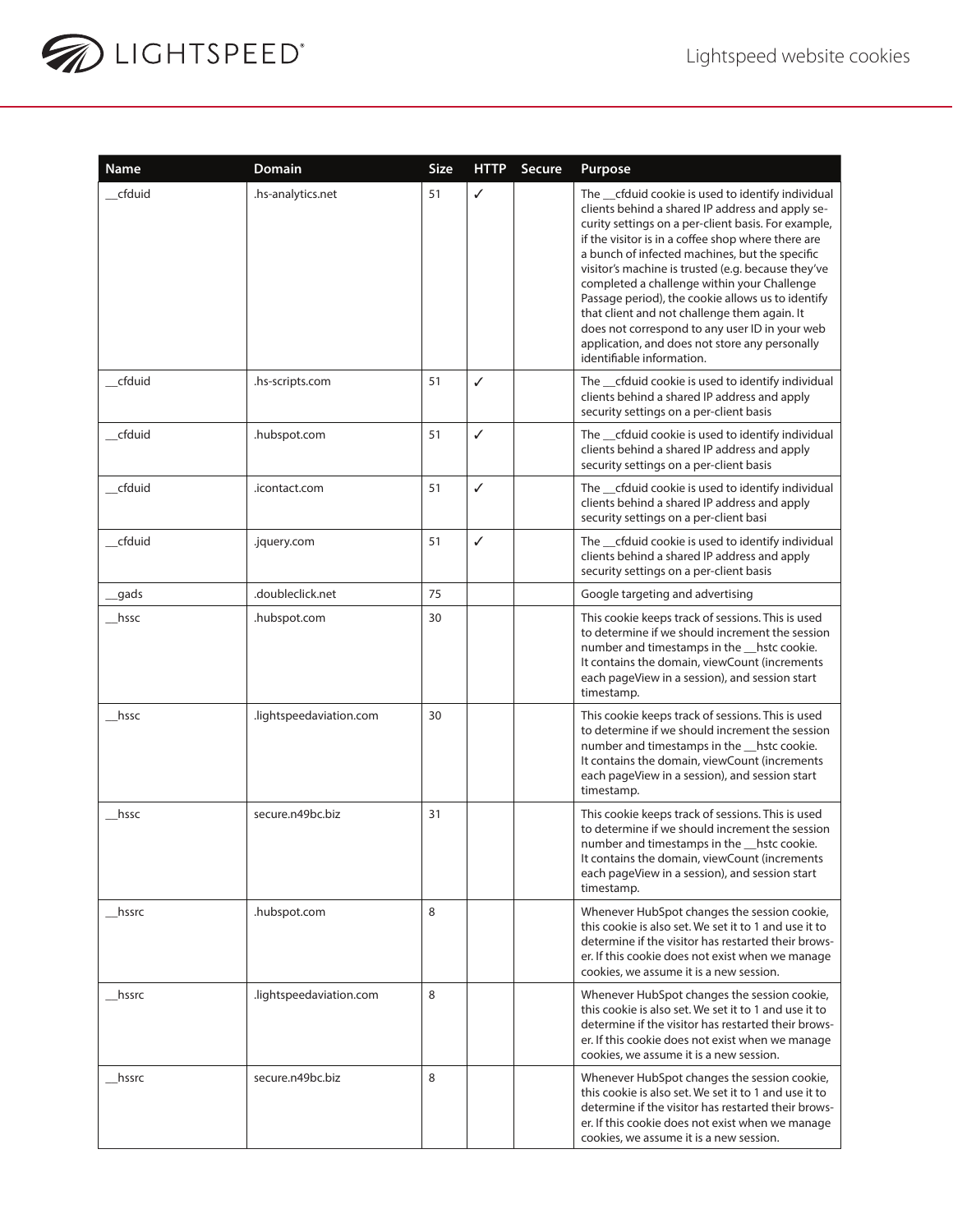

| Name                        | Domain                        | <b>Size</b> | <b>HTTP</b>  | Secure       | Purpose                                                                                                                                                                                                                                                  |
|-----------------------------|-------------------------------|-------------|--------------|--------------|----------------------------------------------------------------------------------------------------------------------------------------------------------------------------------------------------------------------------------------------------------|
| __hstc                      | .hubspot.com                  | 91          |              |              | The main cookie for tracking visitors. It contains<br>the domain, utk (see below), initial timestamp<br>(first visit), last timestamp (last visit), current<br>timestamp (this visit), and session number (in-<br>crements for each subsequent session). |
| hstc                        | .lightspeedaviation.com       | 91          |              |              | The main cookie for tracking visitors. It contains<br>the domain, utk (see below), initial timestamp<br>(first visit), last timestamp (last visit), current<br>timestamp (this visit), and session number (in-<br>crements for each subsequent session). |
| __hstc                      | secure.n49bc.biz              | 93          |              |              | The main cookie for tracking visitors. It contains<br>the domain, utk (see below), initial timestamp<br>(first visit), last timestamp (last visit), current<br>timestamp (this visit), and session number (in-<br>crements for each subsequent session). |
| $_{\_\_\text{utma}}$        | .jquery.com                   | 61          |              |              | Google Analytics - Used to distinguish users and<br>sessions. The cookie is created when the javas-<br>cript library executes and no existing utma<br>cookies exists. The cookie is updated every time<br>data is sent to Google Analytics.              |
| __utma                      | .store.lightspeedaviation.com | 58          |              |              | Google Analytics - Used to distinguish users and<br>sessions. The cookie is created when the javas-<br>cript library executes and no existing __utma<br>cookies exists. The cookie is updated every time<br>data is sent to Google Analytics.            |
| utmz                        | .jquery.com                   | 100         |              |              | Google Analytics - Stores the traffic source or<br>campaign that explains how the user reached<br>your site. The cookie is created when the javas-<br>cript library executes and is updated every time<br>data is sent to Google Analytics.              |
| __utmz                      | .store.lightspeedaviation.com | 74          |              |              | Google Analytics - Stores the traffic source or<br>campaign that explains how the user reached<br>your site. The cookie is created when the javas-<br>cript library executes and is updated every time<br>data is sent to Google Analytics.              |
| $\overline{\phantom{a}}$ ga | .hubspot.com                  | 30          |              |              | Google Analytics - Used to distinguish users                                                                                                                                                                                                             |
| $\_$ ga                     | lightspeedaviation.com.       | 30          |              |              | Google Analytics - Used to distinguish users                                                                                                                                                                                                             |
| $\lrcorner$ ga              | .n49bc.biz                    | 30          |              |              | Google Analytics - Used to distinguish users                                                                                                                                                                                                             |
| $\_gat$                     | lightspeedaviation.com.       | 5           |              |              | Google Analytics - Used to throttle request rate.                                                                                                                                                                                                        |
| _gat                        | .n49bc.biz                    | 5           |              |              | Google Analytics - Used to throttle request rate.                                                                                                                                                                                                        |
| $\_gid$                     | .hubspot.com                  | 30          |              |              | Google Analytics - Used to distinguish users                                                                                                                                                                                                             |
| _gid                        | .lightspeedaviation.com       | 30          |              |              | Google Analytics - Used to distinguish users                                                                                                                                                                                                             |
| _gid                        | .n49bc.biz                    | 30          |              |              | Google Analytics - Used to distinguish users                                                                                                                                                                                                             |
| 1P JAR                      | .google.com                   | 19          |              |              | Used by google to display relevant ads.                                                                                                                                                                                                                  |
| AcceptCookie                | secure.n49bc.biz              | 13          |              |              | Used to display cookie banner message. If this<br>cookie is set, the banner is no longer displayed.                                                                                                                                                      |
| <b>AcceptCookie</b>         | www.lightspeedaviation.com    | 13          |              |              | Used to display cookie banner message. If this<br>cookie is set, the banner is no longer displayed.                                                                                                                                                      |
| <b>AID</b>                  | .google.com                   | 58          | $\checkmark$ |              | Used by google to display relevant ads.                                                                                                                                                                                                                  |
| ASPSESSIONIDQCUTRSCR        | store.lightspeedaviation.com  | 44          |              | $\checkmark$ | ASP session state cookie.                                                                                                                                                                                                                                |
| <b>DSID</b>                 | .doubleclick.net              | 123         | $\checkmark$ |              | Used by google to display relevant ads.                                                                                                                                                                                                                  |